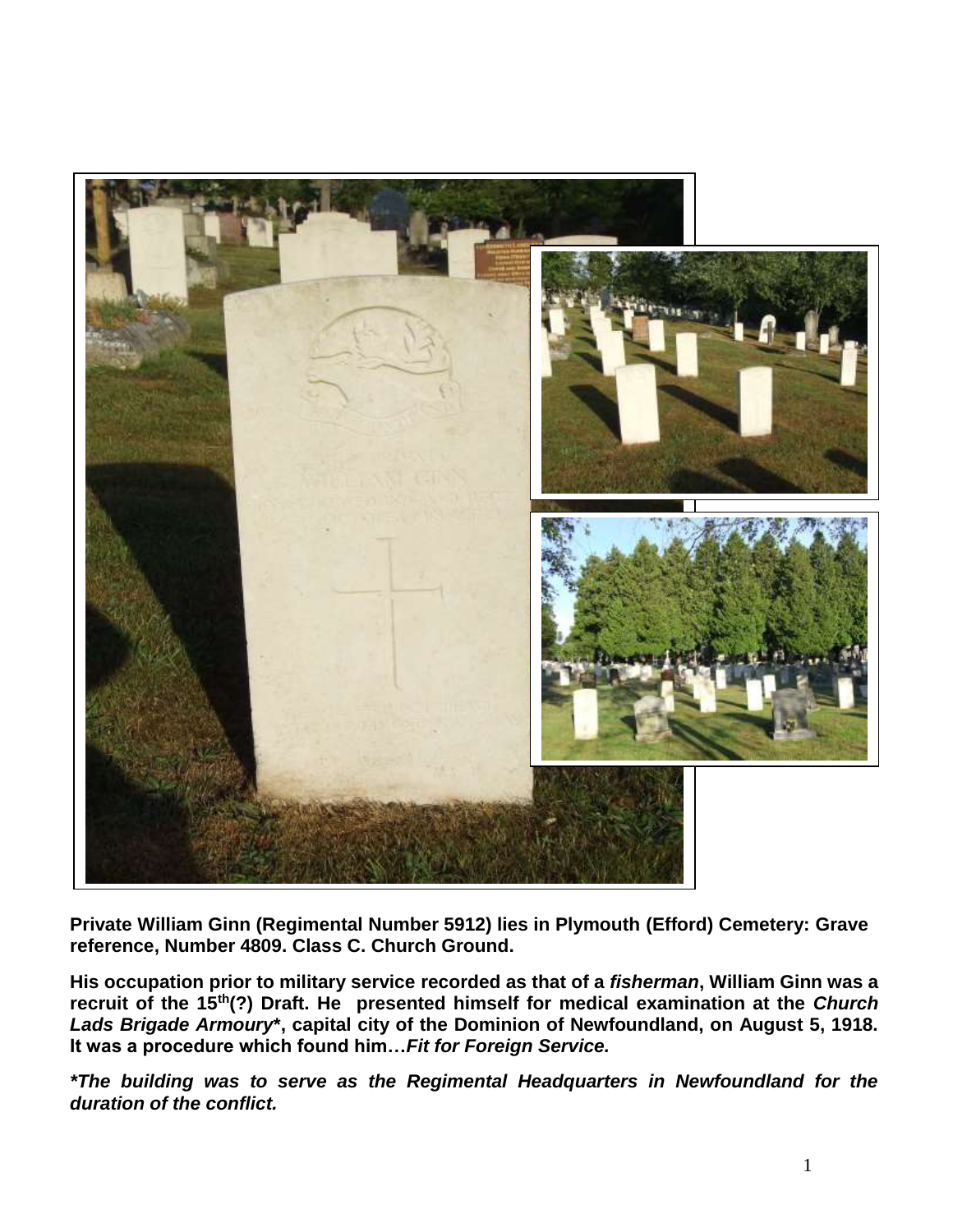**It was to be on the day of that medical assessment, August 5, and at the same venue, that William Ginn was now to be enlisted. He was engaged…***for the duration of the war\****…at the daily private soldier's rate of a single dollar to which was to be appended a ten-cent per diem Field Allowance.** 

*\*At the outset of the War, perhaps because it was felt by the authorities that it would be a conflict of short duration, the recruits enlisted for only a single year. As the War progressed, however, this was obviously going to cause problems and the men were encouraged to re-enlist***.** *Later recruits – as of or about May of 1916 - signed on for the 'Duration' at the time of their original enlistment.*

**Only a further few hours were then to go by before there came to pass, while still at the**  *CLB Armoury* **on Harvey Road, the final formality of his enlistment: attestation. On that same fifth day\* of that August\*\* he pledged his allegiance to the reigning monarch, George V, whereupon, at that moment, William Ginn became…***a soldier of the King.*

**\****Although a second source documents the sixth day as that of his Attestation.*

**\*\****It had been two months prior to this that the Newfoundland Military Service Act (conscription had come into effect. From May 11 through to the end of the Great War, the Department of Militia was to call a total of 1,470 men into active service***.** *No evidence found among his documents suggests that William Ginn was or was not one of those to be conscripted.*

**Many of the recruits during this period are recorded as having been granted several days of a final furlough before departure for** *overseas service***. Private Ginn, Number 5912, was to be one of those to receive these several days of leave, his records showing that following some initial training he was granted home leave to the community of Comfort Cove in the District of Twillingate from August 17 to 26 before returning to St. John's and accordingly reporting…***to duty***…with the 3rd Battalion, but not, however, until the 31st day of the month – no reason appears for this among his papers but he was apparently to suffer no consequences because of the delay.**

**Following his enlistment it is likely that Private Ginn reported…***to duty***…to be quartered in the temporary barracks apparently established since 1915 in the St. John's curling rink and the Prince's Skating Rink at the eastern end of the city. He surely returned there after the aforesaid period of leave.**

**(Right:** *This photograph of the Prince's Rink in St. John's with military personnel, apparently attired in uniforms of Great War vintage, on parade is from the Ice Hockey Wiki web-site***.**  *There appears to be no further information a propos.***)**

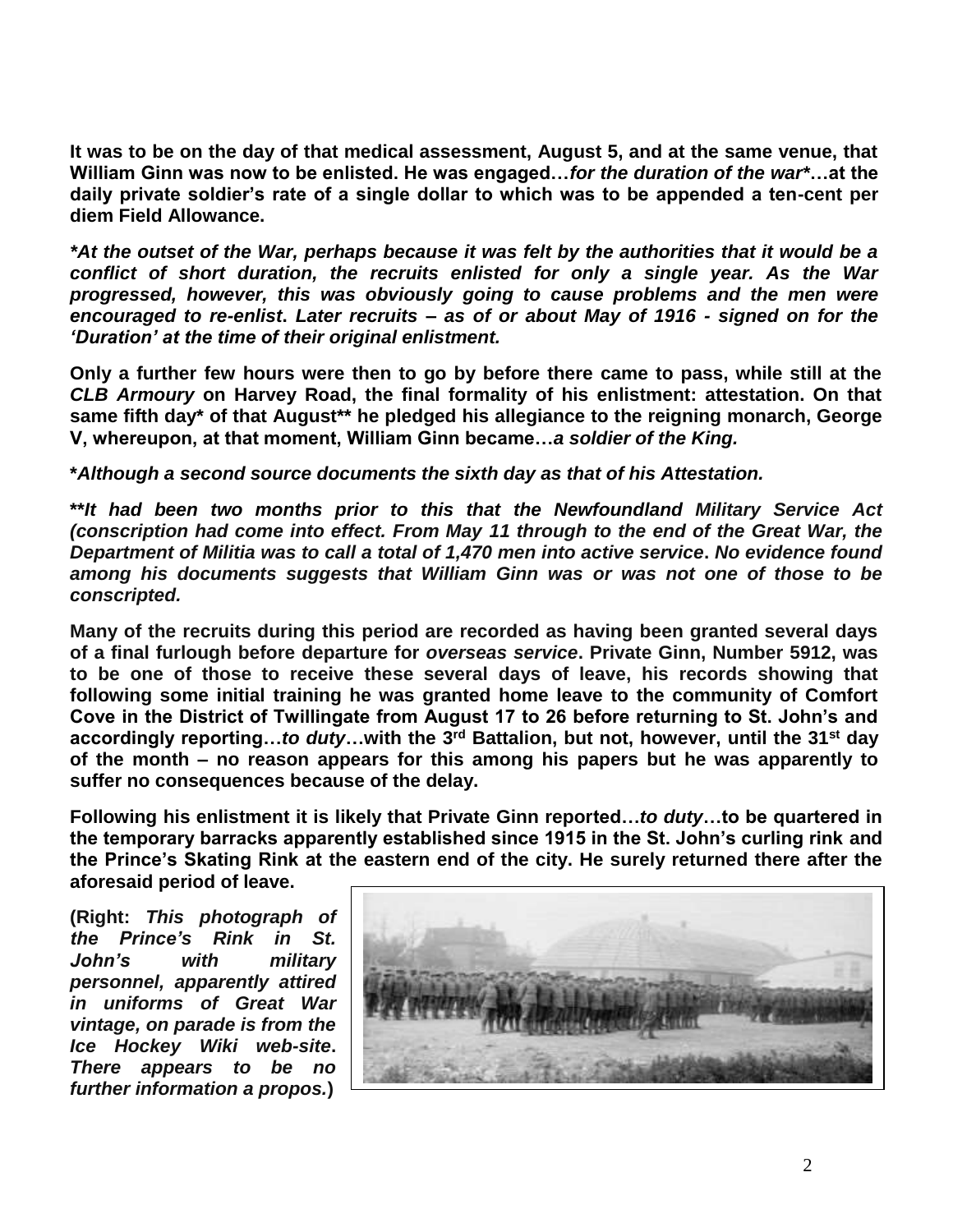**Some three weeks after his return to the capital, on September 22 Private Ginn was one of the 24th Draft to leave Newfoundland. The contingent was to take the train from St. John's to Québec (his files say Halifax but – if the date of September 22 is correct - other information makes Québec almost certain – he likely travelled** *via* **Halifax). There at Québec the troops embarked onto His Majesty's Transport** *Huntsend* **and sailed for the United Kingdom on the 28th .** 



**The three troopships in the convoy,** *Victoria* **and** *City of Cairo* **the two others, were infected with influenza: about one hundred men in all would die at sea and more were to expire after having arrived in England.**

**(Right above:** *The former German ship Lützow, seized by the British in 1914 and re-named Huntsend.* **– from** *Old Ship Photos***)**

**Private Ginn was evacuated from** *Huntsend* **on October 11 upon the vessel's arrival in Devonport, and was admitted into the nearby Military Hospital, to be confirmed as suffering from influenza and subsequently pneumonia. He was***…admitted unconscious and dangerously ill – apparently unable to expectorate* **(cough)** *– stimulants ordered. Patient gradually became weaker and died without regaining consciousness thus details are not available. On admission he was in a very neglected state, lousy and sordes (filthy) about mouth…* **(from two medical reports)**

**The son of William Ginn (occasionally found as** *Gynn***) – to whom he had allocated a daily sixty cents from his pay - and of Sarah Ginn (née** *Cull* **and/ or** *Godden***) of Comfort Cove in the District of Twillingate, Newfoundland, he was also youngest brother to Johanna-Godden (married** *White***); Lucy-Ann; Alfred-J. (?); James-Godden; and to Reuben-Cull.** 

*\*The couple had been married on October 21 of 1881 in the community of the Barr'd Islands.*

**Private Ginn was reported as having…***died of sickness***…***of pneumonia brought on by influenza***…- at hospital in Devonport on October 12, 1918, the day after his landing, and was buried in nearby Plymouth.** 

**William Ginn had enlisted at the** *declared* **age of twenty-one years. Thus far the exact date of his birth has proved to be elusive.**

**Private William Ginn was entitled to the British War Medal for his** *overseas service***.**

**Note:** *The Wikipedia web-site has the ship carrying six-hundred forty-nine Canadians and continues to claim the following: '…five percent of the Canadians died before the troopship disembarked on October 11. 1918. Some, if not all, of these men were buried at Beaumont-Hamel Newfoundland Memorial, a memorial site'…*

**(continued)**